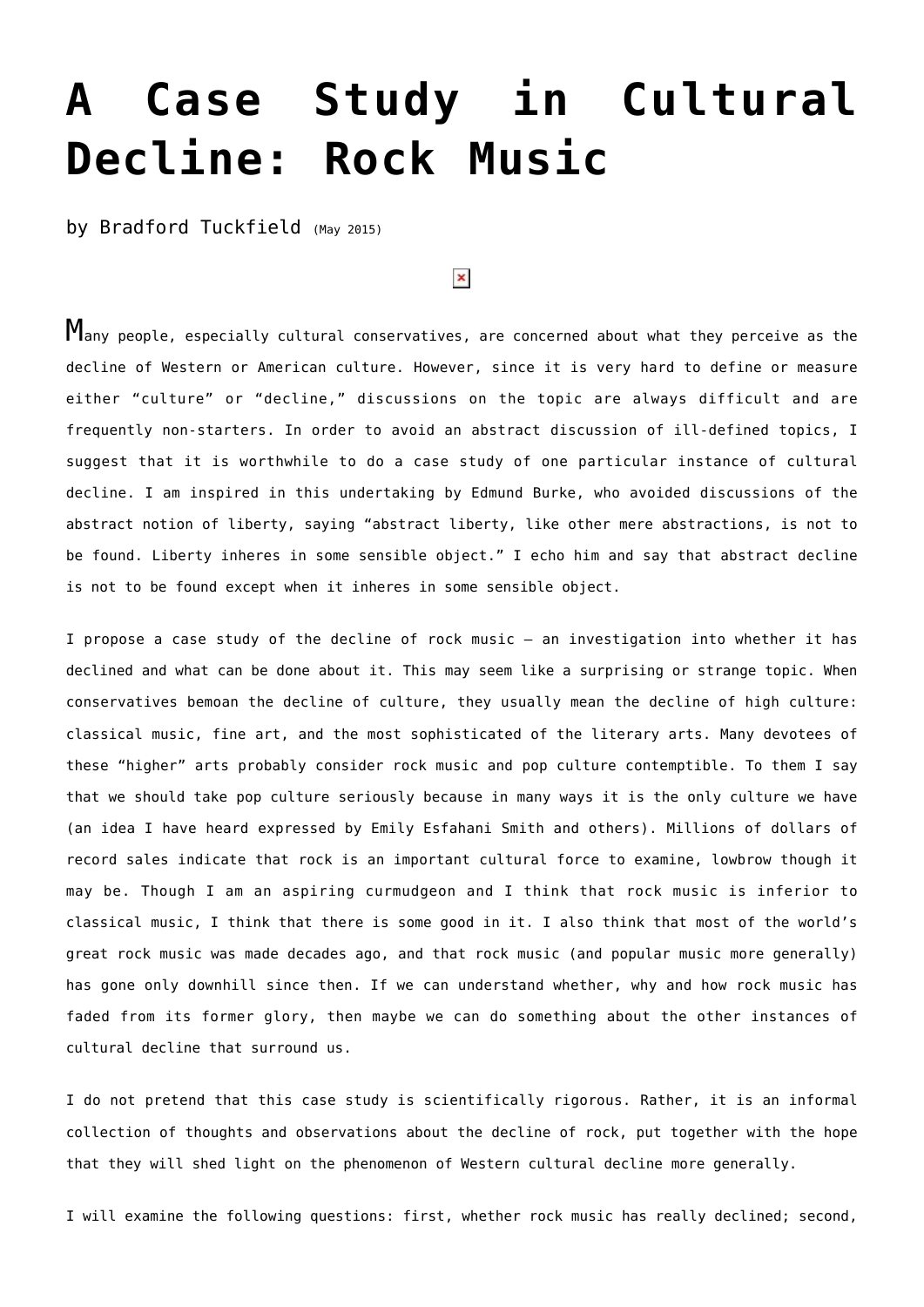whether this is necessarily undesirable; third, whether this decline can or should be stopped; and fourth, what the right steps are for the future. In order to augment my amateurish understanding of the topic, I have interviewed two experts who gave me valuable insights into many of these topics.

The interviewees. The experts I interviewed are both accomplished musicians and professors whose research deals with the nature and history of rock music and its place in American culture.

Steve Waksman (henceforth SW) is a well-known scholar of rock music. From his faculty bio at Smith College:

Steve Waksman has turned a lifelong involvement with music as a player and listener into a career as a scholar of rock and pop. Professor of music and American studies at Smith College, he joined the Smith faculty in 2001 after receiving his doctorate in American studies at the University of Minnesota. His research and teaching interests range widely across the subjects of U.S. popular music and popular culture, with particular specialty in the study of live music, music genres, music technology and musical instruments (especially the guitar).

John Covach (henceforth JC) is both a successful popular guitarist and distinguished professor of music. From his faculty bio at the prestigious Eastman School of Music:

John Covach received his B.Mus., M.Mus. and Ph.D. degrees from the University of Michigan. He was a Fulbright scholar in Vienna, Austria during 1987-88, and has done post-doctoral work in philosophy under Charles Bambach at the University of Texas-Dallas. Professor Covach has taught at the Interlochen Arts Academy, The University of North Texas College of Music, and the University of North Carolina at Chapel Hill. His students have won a wide variety of awards, and hold faculty positions at CUNY, the Cincinnati College-Conservatory of Music, the University of Surrey, the University of Utah, among others.

As a guitarist, Professor Covach has performed throughout the United States and Europe. He remains active as a member of the progressive-rock band, Land of Chocolate, as well as with various other projects.

Has rock music declined?

It may reasonably be asked what I could mean by the decline of rock music. It is relatively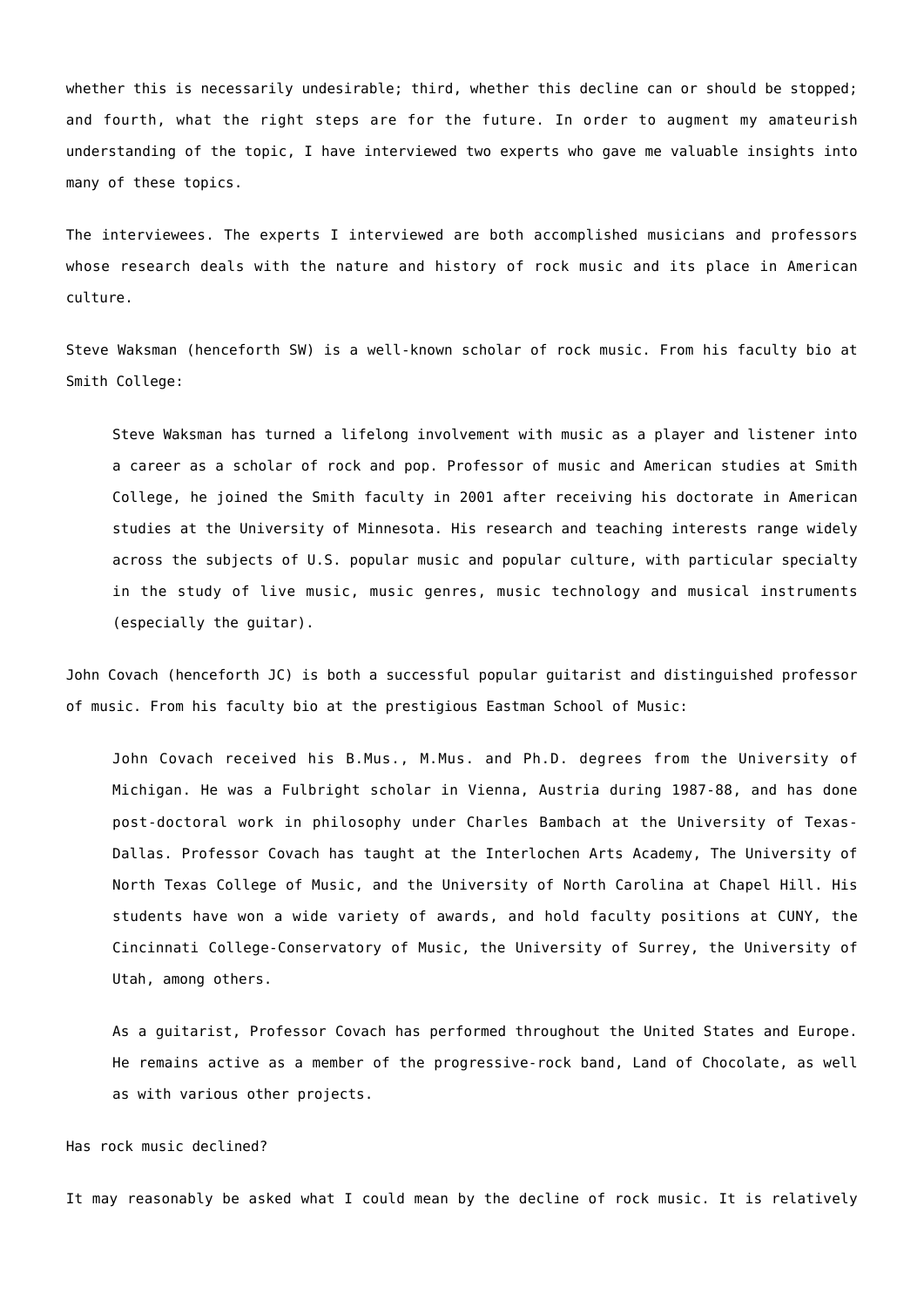easy to judge whether (for example) an economy or an animal population is in decline, because they can be measured one-dimensionally: via GDP and population size, respectively. Judging whether a culture or an art form is in decline, by contrast, is necessarily fraught with difficulty, first because they vary on so many dimensions, and second because some of these dimensions cannot ever be perfectly measured. When I say that rock music has declined, I do not merely mean that sales or market share have gone down. I mean it as an aesthetic judgment of the quality of what is currently being produced.

### $\pmb{\times}$

The contrast between commercial success and artistic poverty in rock music is striking. Concert venues are full, tabloid magazines feature rock stars prominently on their covers, teenagers are making noise in their garages, and record labels still rake in profits despite the challenges represented by digital piracy. In purely quantitative terms, rock music thrives about as much as it ever did. However, I believe that there is a qualitative decline in rock music, a decline in the brilliance of the art form and the richness of its current productions. In its better days, rock music was something remarkable. Even people who don't like it will admit that the greatest of "classic rock" played by Led Zeppelin, The Who, and their ilk has a raw power to it, a visceral element that strikes somewhere deep in the heart. I'm referring to songs like "Kashmir," which memorably conjures the dusty, stark landscapes of the Silk Road, or "Bohemian Rhapsody," an imaginative tour de force on par with Gershwin's "Rhapsody in Blue" or Mozart's "Fantasia No. 3 in D Minor." Even the best popular music produced today falls far short of the glory of these creations – it is cheap music created to earn a quick dollar and it is forgotten as soon as it is heard.

Interviewee JC told me "I do think there's a very marked decline" in rock music. SW at least partially agreed: "rock just isn't the defining thing in it the way that it was several years ago." Other evidence exists too: one supporting anecdote comes from a list recently compiled by Rolling Stone of the greatest guitarists of all time. Of the top five guitarists on the list, three have been dead for decades and the other two (B.B. King and Eric Clapton) were born in 1925 and 1945, respectively – they are representatives the music of several generations ago. Going further up the list, No. 6 was born in 1926 and No. 7 has been dead for decades. The deceased and the geriatric dominate the list as one continues upward. That the great rock guitarists are nearly all deceased or very old is one strong indication that the art form is long past its prime.

Interviews and anecdotes can never fully settle the question of whether rock music has declined. My assertion that rock music has declined is holistic and qualitative, based on my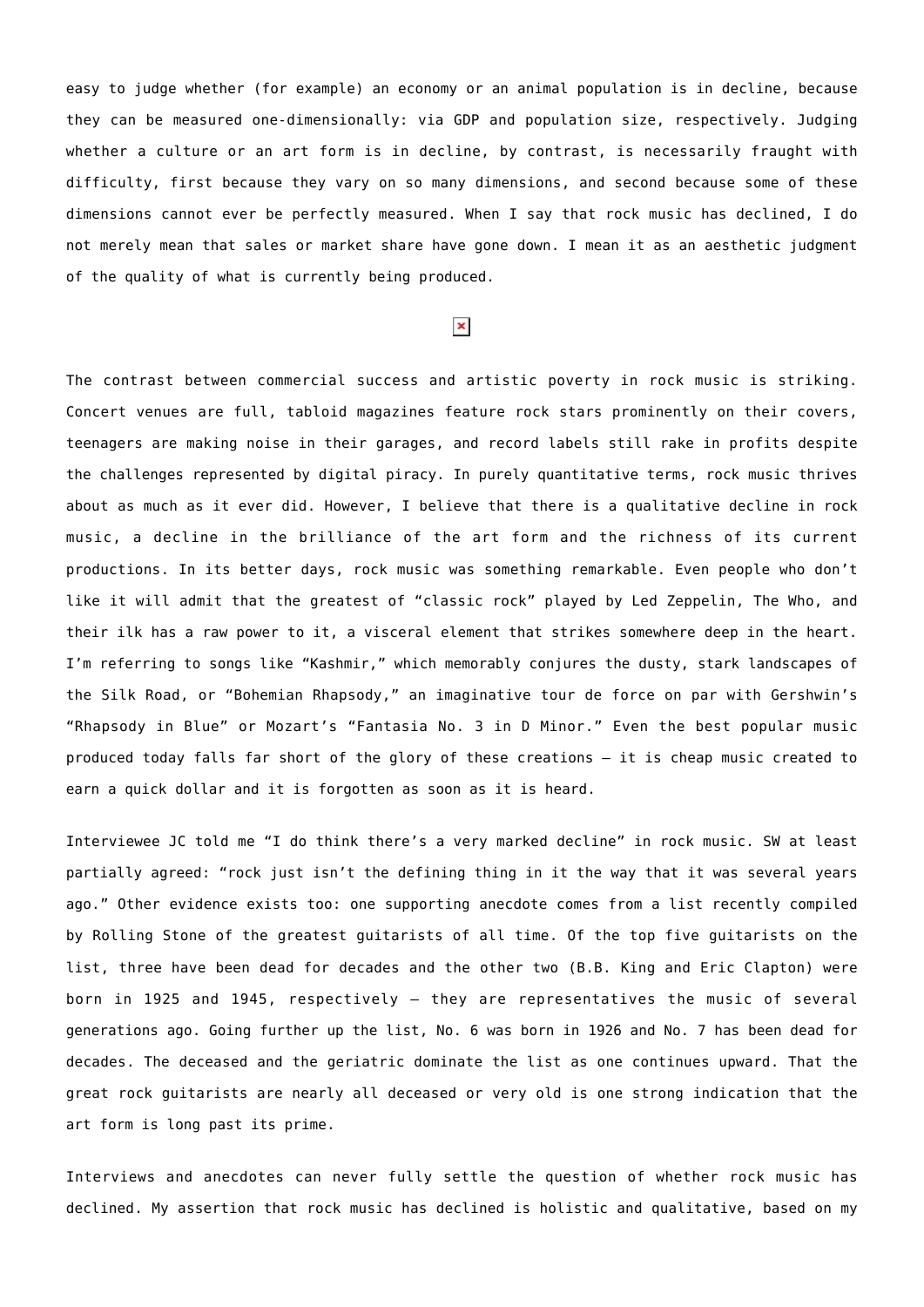observation and judgment. Reasonable people may disagree, and I welcome their perspectives. Because judgment is difficult and perceptions are sometimes faulty, I will present a few possible counterarguments to my assertion of decline, and consider whether they invalidate my thesis.

Nostalgic misperception of decline. The first question that SW asked me after I told him about my thesis was how old I am (I'm in my twenties). He told me that he had developed his love of rock music when he was growing up in the 70's and 80's. It is easy to imagine that for rock music, as for anything else, the things that we are exposed to in our formative years seem natural, while anything else seems to be unnatural, wrong, or evidence for cultural decline. People use this idea to explain why conservatism is correlated with age, saying that the bemoaning decline is merely the way that judgmental older people use to complain about new developments in the world while feeling smugly superior. So it could be that rock music is just as good as ever, but it has experienced small neutral or even positive innovations which have led the old and the nostalgic to mistakenly condemn it as a declining art form.

Superficial changes in terminology. Another way to explain away cultural decline is to say that perception of it is merely a result of superficial changes in terminology. It could be that rock music has declined only because people don't use the word "rock" anymore to discuss what is nevertheless rock music. SW thought that this could be occurring. He told me that when he talks to young people and students, "when they talk about the music they're into a lot of it is music I think of as rock but they don't think of it as rock. Metal is an example. A lot of people don't think metal is rock, but in my mind that's patently absurd." So it could be that the music categorized as rock is worse than it used to be not because the music has gotten worse, but because the term itself now refers to a smaller or different set of things. This would be linguistic change masquerading as artistic decline.

Decline and change. Another possibility is that what looks like decline is merely change. This would be the conservative reflection of the common liberal error that change always represents progress. It seems obvious that tastes have changed, and SW agreed: "I think tastes also have changed." If our collective tastes have changed, then even if rock music has stayed the same, and is just as good as ever, we might still think it has declined because of our changed preferences. Conversely, if our tastes are the same, but rock has changed, we could mistake neutral change for qualitative decline.

These counterarguments are reasonable and may be valid explanations for other perceived instances of cultural decline. However, I do not think they are sufficient to explain what I see as the decline of rock. Even a young person with a broad conception of what rock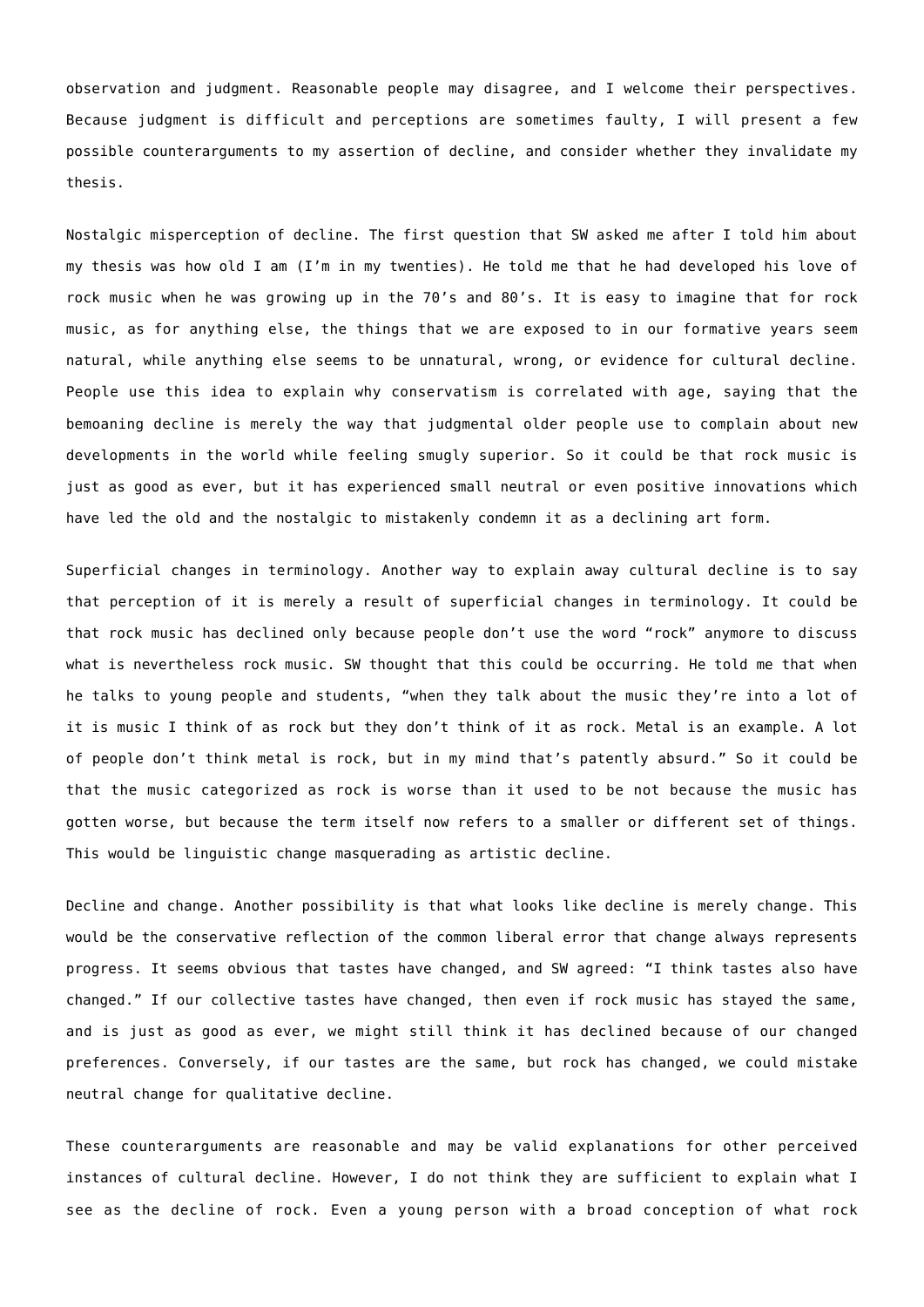encompasses and a positive attitude towards change, I think, would agree that rock has declined. Once again, I fall back on my holistic and qualitative judgment, and I judge that rock music is not as good as it used to be.

Is the decline of rock music necessarily a bad thing?

At first glance, this question seems easy: decline means that things are getting worse, and tautologically it is bad if things get worse. However, there are a few reasons why it may be acceptable or even good that rock music has declined over the years.

Decline amidst expansion and growth. If rock has declined, but the rest of the music ecosystem has sprung up and thrived around it, would this be a bad thing? Economists talk about "creative destruction," in which the death of a firm frees up capital and laborers to work for more productive enterprises, and the economy as a whole benefits. If rock dies but its death allows other fruitful genres to emerge and capture the public imagination, then we need not mourn the decline of rock too much. There is some evidence that this is what is happening with rock music. SW said: "I think there's a lot of interesting rock music being made but I don't think it captures people's attention the way it used to because rock is just one thing among many that's going on right now." JC echoed this sentiment: "the world of music has fragmented into so many different pieces then with the rise of the internet, it's just so possible to hear music. There's more music available to people now than there ever has been in the history of humankind of which we're aware." Rock may have suffered, but there has been a simultaneous boom in other genres, and attention previously paid to rock can now be paid to music that is new, different, and maybe better. Our mourning for one decline can be tempered by our enthusiasm for many other ascents.

Making way for an anointed successor. Just like monarchs die and are succeeded by new generations without undue harm to the kingdom, so might rock's decline simply be part of a natural order, including an anointed successor to come after, and keep popular music strong and thriving. SW described a few possible successors to rock in the popular imagination: "dance music, hip hop, R&B, even country on some level have become more central or at least just as central to mainstream taste as rock." He went on to describe that migrating to a new genre is a natural part of the order of things in pop culture: "there's always going to be that next thing that comes along and presents itself as the newer more cool kind of alternative."

These ideas make the decline of rock a little less tragic. But there is always something to be mourned in a decline or a death, even when it is accompanied by something positive. The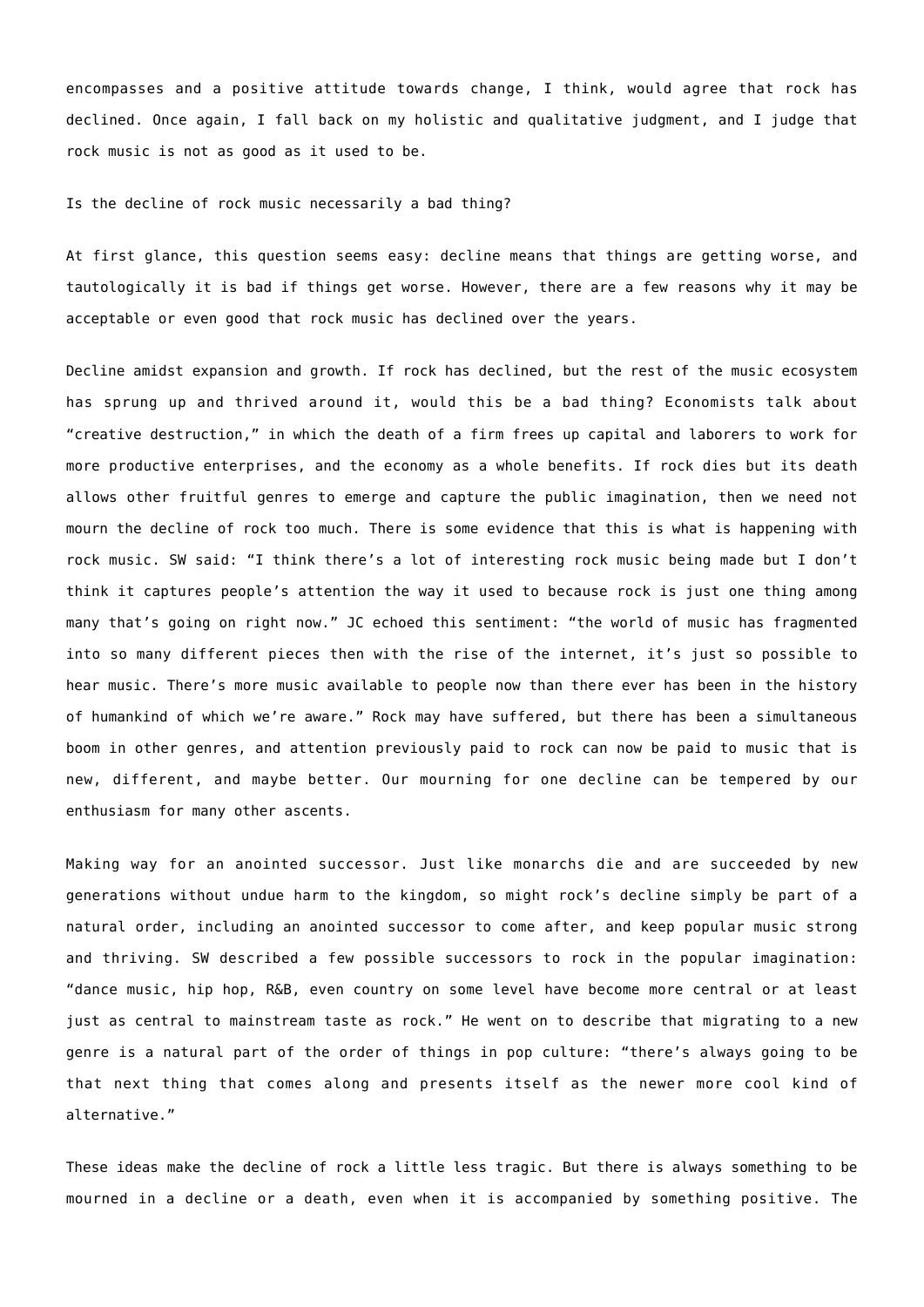instinct of someone who loves Western culture will always be to mourn the passing of every art form that has given the culture something good, and I think that rock music is worth mourning.

#### Stopping or reversing decline

Though decline is real and can have negative effects, there is not an obvious prescription for what to do about it. Indeed, it may be that change, including decline, is inevitable and can be observed but not reversed or influenced more than a little.

The inevitability of change. Development in technology is certainly inevitable. JC described how technology drives innovation and change in music: "so much of what has happened in popular music has been to a certain degree bound up with advances in technology." He mentioned many technologies that had each brought certain changes in popular music with it: recording technology, performance-enhancing technology (like better lights and microphones), radio, marketing technology (like today's personally targeted internet ads), television, MTV, cable TV, and of course the internet. Each of these technologies was impossible to predict or control, and each brought changes to the landscape of popular music. JC: "[Technology can] place music in a different place in culture." Technological forces like TV, radio, and the internet are so powerful that it is hard to imagine stopping or altering their effects on music and culture, and for this reason it could be that change is simply inevitable.

Rigidity and the paradox of preservation. If a cultural conservative who loved rock music wanted to preserve and cherish it, what would he or she do? A natural response would be to create institutions that enshrine and preserve it, like the Rock and Roll Hall of Fame. SW described a paradox in such an institution:

when rock was new, it was presented as youth music, youth culture. It signified the energy of young people and their passions and their drives and their desires… [But] the Rock and Roll Hall of Fame is not for 20 year olds. You can't get in if you're 20 because you have to have had a career for 25 years before you can get in. That automatically sets up that this is about artists that have a pedigree, years of experience.

In other words, a young person's art form cannot be perfectly preserved by an old person's institution. A museum is for dead and old things, but the essence of rock is something young and alive. When we strive to preserve an art form or an institution, we risk losing some of its vitality, as SW affirmed: "when you start holding up culture like that and you're turning it into something more like a museum piece, it starts lose a certain amount of its contemporary relevance." In order for rock to grow and thrive, it must be a living part of the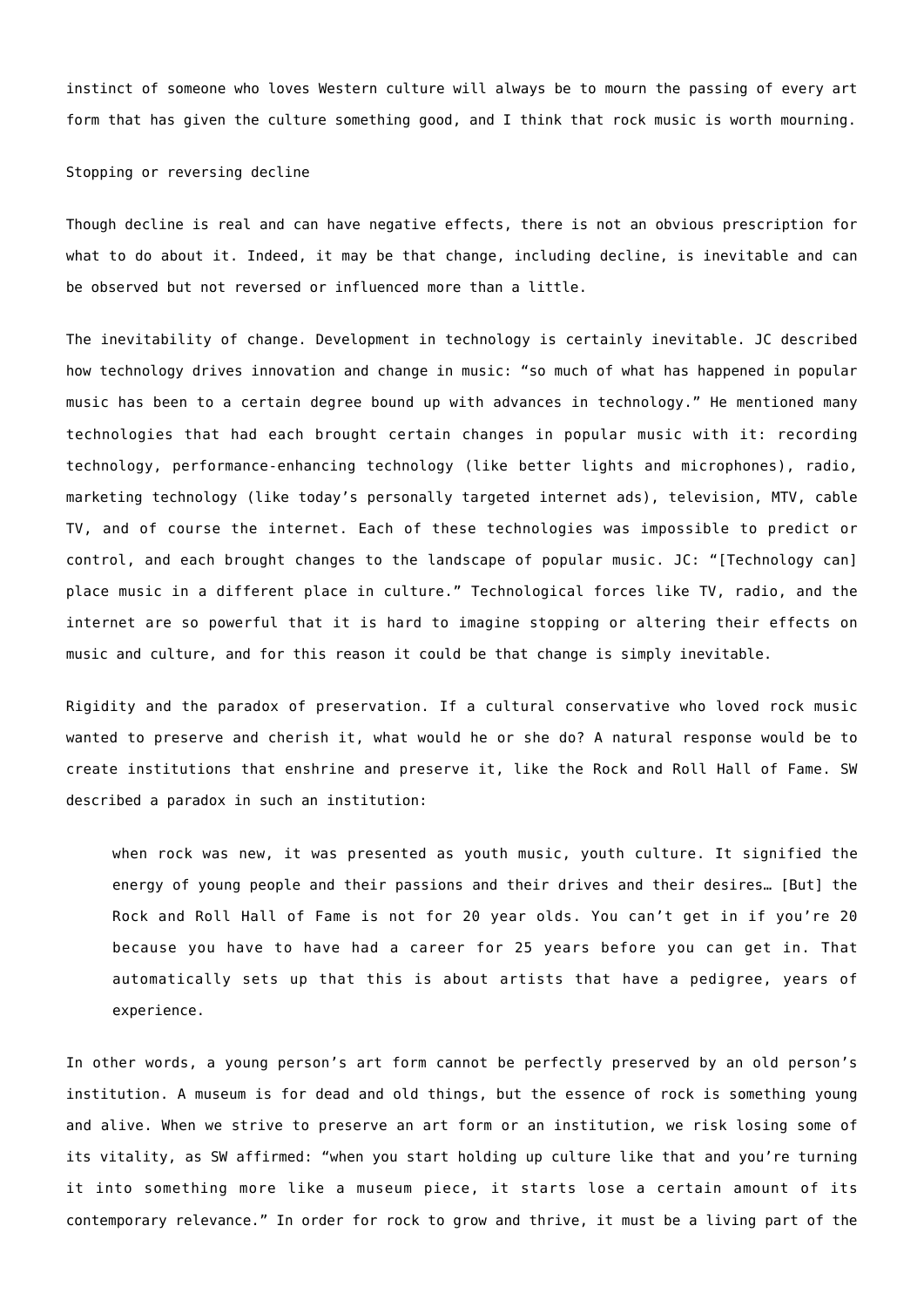culture, present in people's hearts and minds. Enshrining it in a museum can preserve its memory but not its essence.

Cycles of history. It is possible that even without outside intervention, rock music will return to the way it was and the glory it once had. History rhymes, after all, and quite often what looks like linear and irreversible change is really part of an endless and repeating cycle.

JC described an example of this to me in the context of the design and marketing of rock  $\mathbf{X}$ songs. He said that in the 50's and 60's, "rock music was about selling singles." However, the Beatles' album "Sergeant Pepper" changed that, and the focus from then until the launch of Napster was on selling albums rather than singles. But there is a "return now to selling singles. File sharing transformed all popular music and made it about hit singles, not about concepts, ambition, and vision." This is a return to an earlier part of the cycle of history, but there is no reason to believe that the cycle will stop here. JC expressed hope for another shift in the cycle: "I would welcome a return to a longer format of music making, which I think would give musicians a larger opportunity to innovate than the single does."

SW describes a cycle in popular music that goes even deeper than the single/album cycle. He said that there is a constant shift between music focused on dancing, and music focused purely on listening. He described this shift as follows:

Rock started as dance music, with Elvis and Chuck Berry and Little Richard in the 50's. It started as sort of dance music, but by the time you get to Bob Dylan and the Beatles, it's not really dance music anymore. It's being defined more in terms of artistry and virtuosity and self-expression, and the audience has a different relation to that kind of music than it than they have to music where you're primarily listening to it to enjoy yourself, get a kind of physical release, and to dance.

In the last few years, there has been a huge increase in newer forms of dance music. House music, dubstep, and electropop are just a few of the burgeoning dance genres that are displacing the more familiar forms of "listening music" represented by rock bands like the Beatles. SW described this trend as follows:

Dance music has never gone away, it's never lost its push. The fact that we're seeing now a resurgence of interest in dance oriented music is a sign that audiences want to have a relationship to music that is more primarily physical than intellectual. You can listen to music and dance to it and think about it at the same time, but which of those things becomes more primary? The dance orientation is becoming primary now in a way it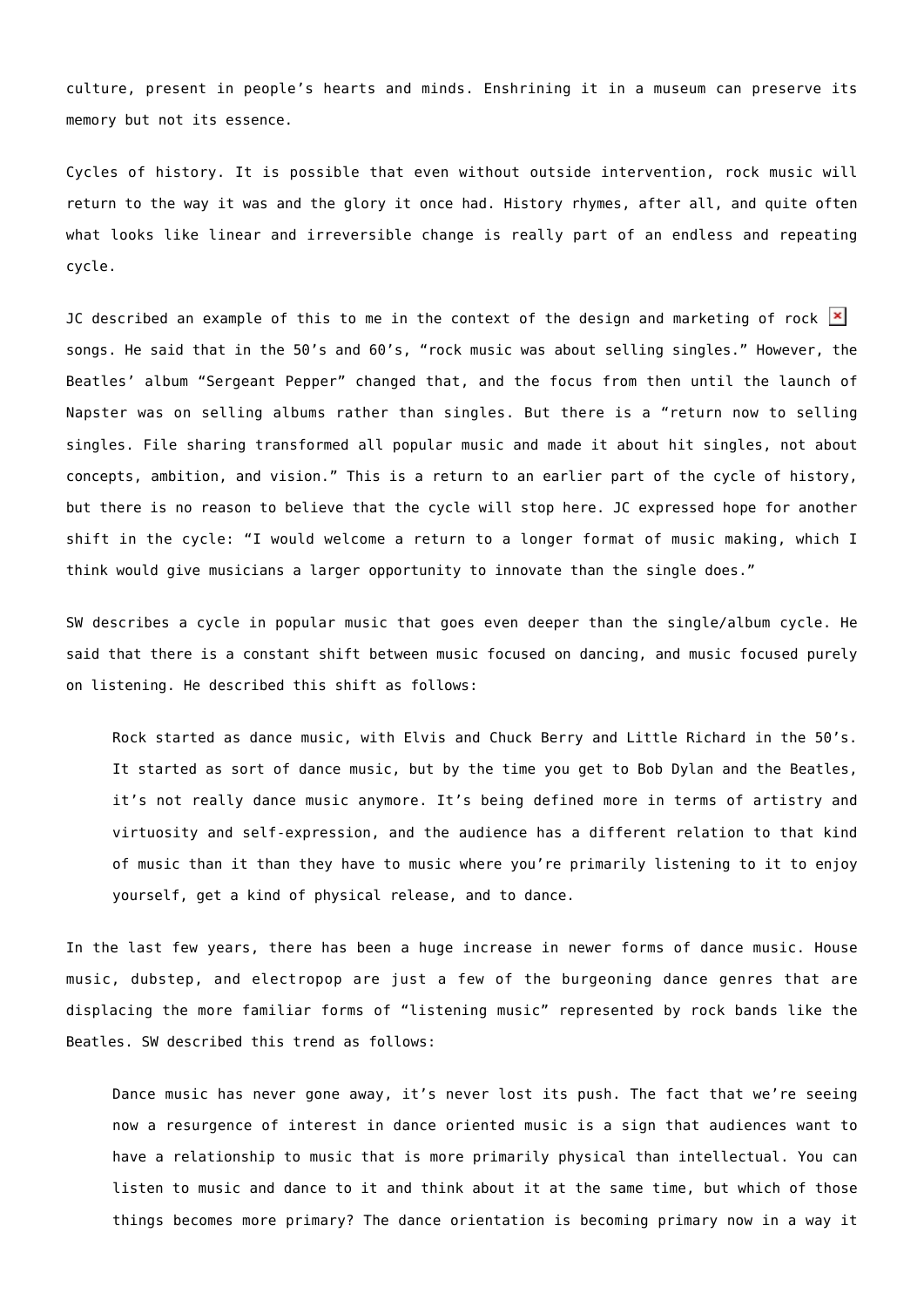hasn't been for a while.

SW described a multi-generational cycle that began in the era of Elvis, Chuck Berry, and Jerry Lee Lewis. These were physical performers, whose music was mostly danceable and focused on live performance and visceral power. They gave way to the generation of Bob Dylan, focused on artistry, poetry, and virtuosity. In our own day, we see the decline of the style of rock of Bob Dylan and his contemporaries, and the rise of new dance movements such as house music. We have gone from dancing with Elvis to listening to Dylan, and now back to dancing again. If SW is to be believed, this is not a catastrophic loss, but rather a natural or even an inevitable return to a previous and recurring state of affairs.

If we look back even further, we can see that the cycle of dance music vs. listening music is perennial. One era has Gershwin writing musicals and Stravinsky writing ballets, but just before that, Rachmaninoff and Mahler were writing pure listening music. Before that, Chopin and Liszt were highly physical performers, by some accounts as dramatic as the likes of James Brown (both Liszt and Brown fainted on stage as a possibly feigned result of being overcome by musical passion). Before them, Haydn and Mozart were more reserved writers of listening music. We could trace this cycle all the way back to the earliest days of history, when David played a harp meant only for listening, or before that when Miriam the prophetess struck a tambourine and danced. Finally, anthropologists have described examples of dance music in primitive cultures around the world, who have probably been making dance music for thousands of years. So today's decline of rock and ascent of dance music is only the latest recurrence of an apparently eternal cycle that connects us, James Brown, Liszt, Miriam the prophetess, remote tribes in deep jungles, and many others besides.

Understanding one apparent decline as a part of a recurring cycle of change should make us more sanguine about the prospects for our civilization. The past will never return exactly as it was, but the human nature that shaped our past is still shaping our future and will probably bring new developments that not only rhyme with old ones but also carry something good of their own. The proper position for an admirer of Western culture is not a slavish devotion to the past, but rather a healthy appreciation of the past and a hope that its best elements will carry on into the future.

#### Pushing toward a renaissance – thoughts on the future

In this essay, I have not yet mentioned the causes for the decline of rock music. I cannot claim to know all of them, but I can point towards some of them. One identifiable cause is the shift of focus by artists towards the short-term rather than the long-term. As each new song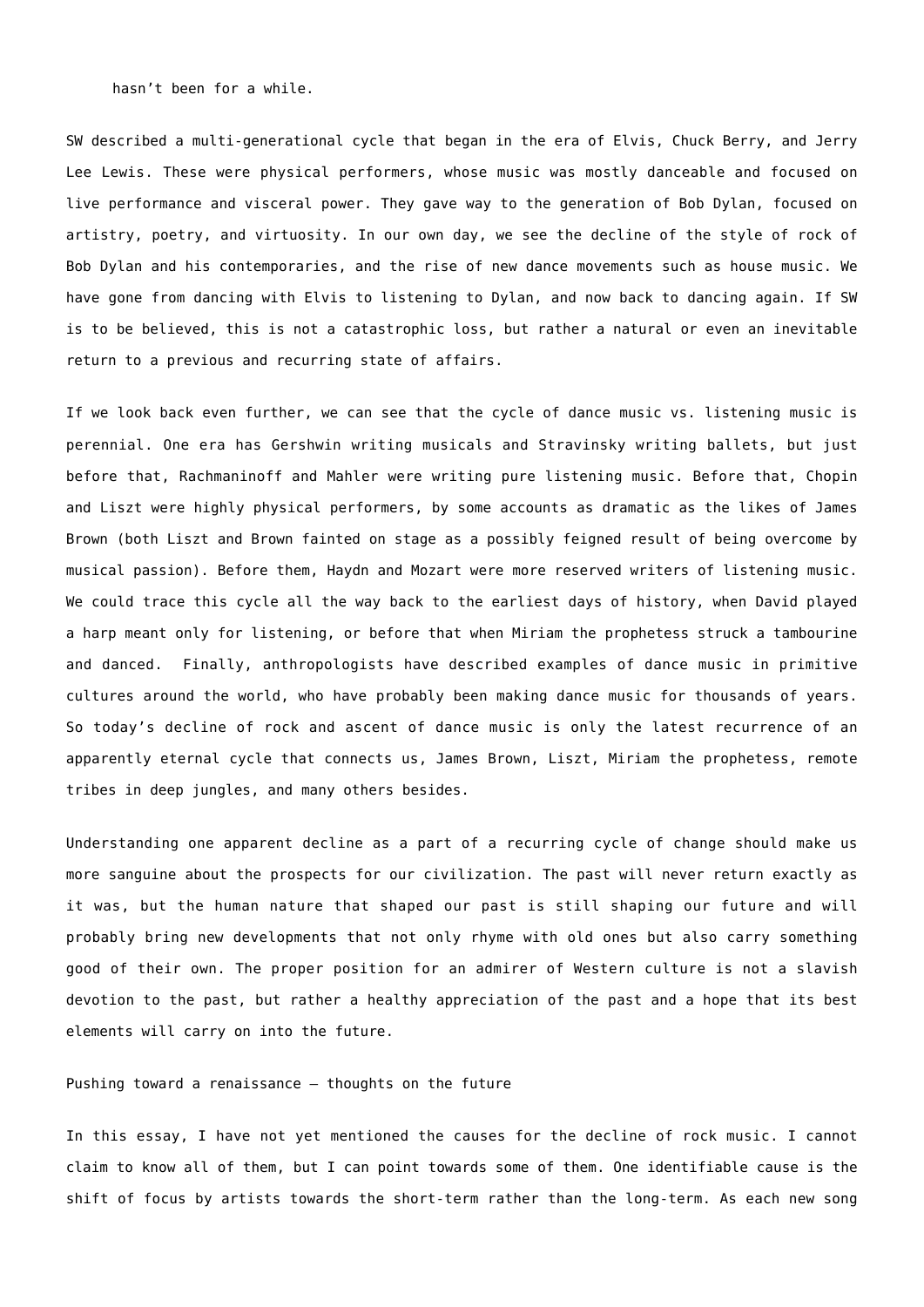is viewed as a chance to rake in dollars during a few days of popularity rather than contribute something enduring to a culture, we will surely produce less of value. Record labels conduct expensive market research that determines exactly what the lowest common denominator desires, then take action to deliver exactly that because it is the most profitable. A dash of elitism would be beneficial here: great art is invariably the product of the singular vision of an exceptional mind, not an amalgamation of tricks to satiate the lustful masses.

More generally, I believe that the decline of rock is a symptom of the more widespread artistic poverty of our age. Art can rise no higher than the ideals, character, and aspirations of the culture that produces it. The ideals that are expressed in the lyrics of popular music produced today are poor indeed – the songs are mostly unimaginative and mostly about sex. The librettos of great operas in previous centuries grappled with timeless issues: conflicts between desire and duty, tests of friendship and faithfulness, and the power of love to lift and ennoble us. If there is one root cause of the decline of our arts today, it is that we no longer approach these timeless subjects in our art.

The quick decline of rock music shows us that the best and most beautiful parts of a culture are painfully fragile. Like any art form, rock music is of mysterious provenance and developed as if of its own volition. It crescendoed and reached a peak sometime in the 60's and 70's, and has never been quite as good since, even though it is just as popular. No one could have intentionally designed its rapid rise and unfortunate decline; these things happened with the unstoppable tides of culture. Cultural conservatives are concerned with the preservation and renewal of whatever is good in our culture. If only we had preserved good rock music! We have so little that is worthwhile today. We cannot unilaterally start or stop the tides that bring new art forms and take away old ones. All we can do is welcome the good that comes with open arms, cherish it for as long as it is with us, and delay its demise and departure – even if just for a moment.

Those who love Western culture cannot hope that the future will be a rote repetition of the past and its art. The best we can hope for is a renaissance – a revival of culture ignited by resurgent interest in a classical past. I see this hope in the films of Whit Stillman, a cultural conservative who nevertheless extols the virtues of disco music, and hopes for a new ballroom dance craze to capture our nation and save its drifting youth. There is no royal road to cultural renewal, but if it comes it will depend on the efforts of individuals and families to understand and cherish our best artistic traditions. I think that it is not absurd to include rock music among these traditions.